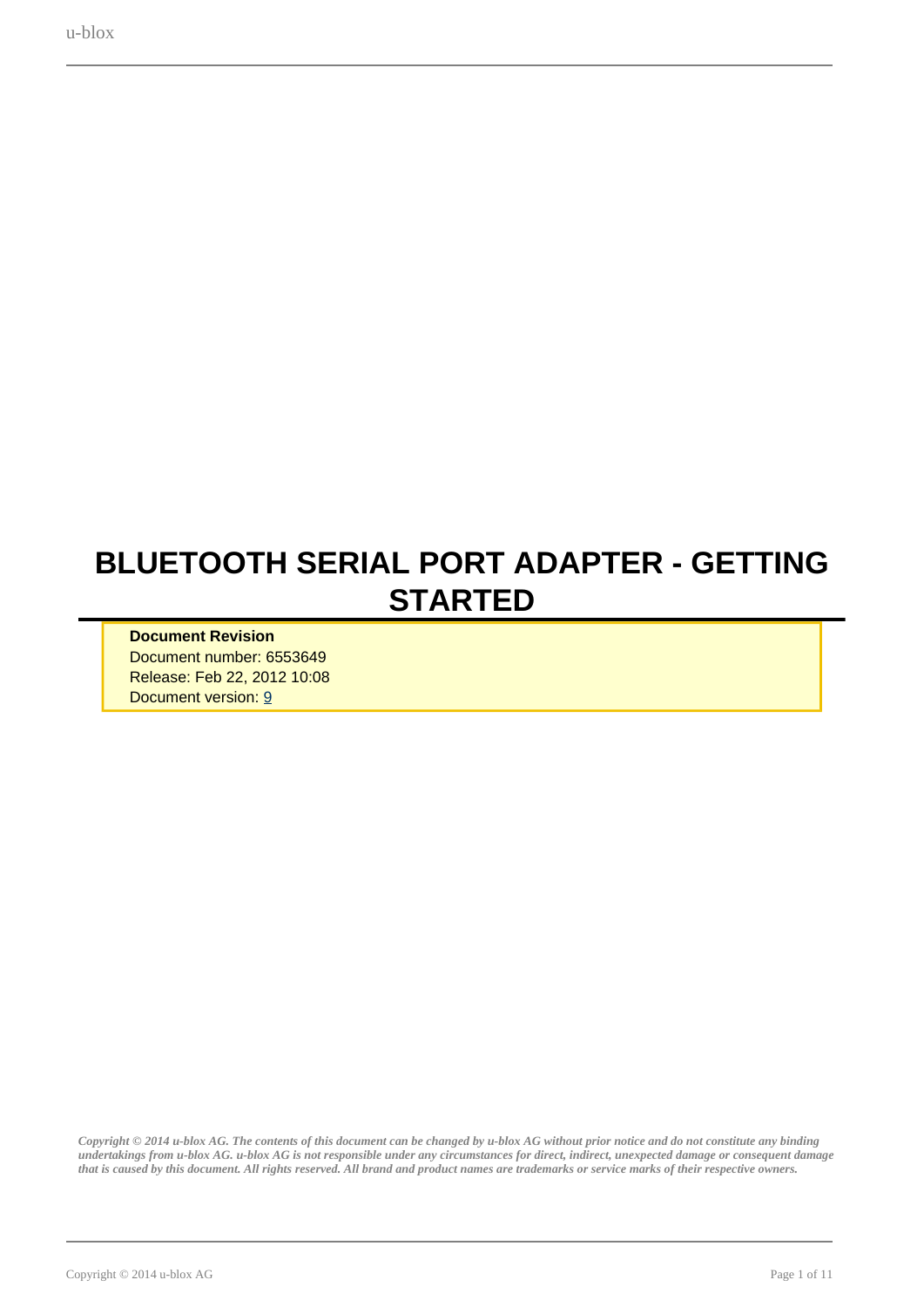## <span id="page-1-0"></span>**1 Abstract**

This document describes the basic concepts and functionality of the connectBlue Serial Port Adapter products. It is intended as a getting started guide and there are plenty of references to other relevant documentation for details. It requires some basic understanding of the Bluetooth technology.

Please note that this is not a getting started guide for the Bluetooth technology and this must be acquired elsewhere.

### <span id="page-1-1"></span>**2 Table of Content**

- 1 [Abstract](#page-1-0)
- 2 [Table of Content](#page-1-1)
- 3 [Related Documents and Tools](#page-1-2)
- 4 [Bluetooth Serial Port Adapter](#page-2-0)
- 5 [Modes of Operation](#page-3-0)
- 6 [Carrier boards](#page-4-0)
	- 6.1 [LED Indications and Buttons](#page-4-1)
	- 6.2 [Restore Default Serial Settings](#page-5-0)
	- 6.3 [Restore Factory Settings](#page-5-1)

#### 7 [Configuration](#page-5-2)

- 7.1 [Basic Settings](#page-5-3)
- 7.2 [Client and Server](#page-6-0)
- 7.3 [Bluetooth Profiles](#page-7-0)
- 7.4 [Multipoint](#page-7-1)

7.4.1 [Repeater](#page-8-0)

7.5 [Security](#page-9-0)

- 7.6 [Optimization](#page-9-1)
	- 7.6.1 [Stop Mode](#page-9-2)

### <span id="page-1-2"></span>**3 Related Documents and Tools**

**[1] Bluetooth Serial Port Adapter AT Commands**: Describes all AT commands, default values for AT commands, and possible constraints for different Serial Port Adapter models.

**[2] Serial Port Adapter - Extended Data Mode**: Describes the Extended Data Mode protocol which is a simple protocol for the serial port to enable individual control of a Bluetooth channel. This is needed to transmit data to a specific Bluetooth channel and to know from what Bluetooth channel data is received.

**[3] Bluetooth Serial Port Adapter Security**: Describes the different security modes and gives a short introduction to simple pairing which is introduced in the Bluetooth 2.1 specification.

**[4] Bluetooth Serial Port Adapter PAN Profile**: Describes how to use the Bluetooth PAN profile which is basically Ethernet frames over Bluetooth. This requires the use of the Extended Data Mode and it requires a TCP/IP stack in the host since the Ethernet frames must carry TCP/IP data.

**[5] Bluetooth Serial Port Adapter Compatibility iPhone and Android**: The iPhone and Android smartphones behaves a little bit different from what is expected by standard Bluetooth for the Serial Port Profile. This document describes how to configure the Serial Port Adapter to work also with those kind of smartphones. Please note that the iPhone requires special hardware and licensing.

**[6] cB-OBS4XX Optimization Guide**: To achieve best performance for a specific use case it may be a good idea to optimize the Serial Port Adapter regarding e.g. throughput, range, latency or power consumption. This document describes the relevant AT commands for optimization.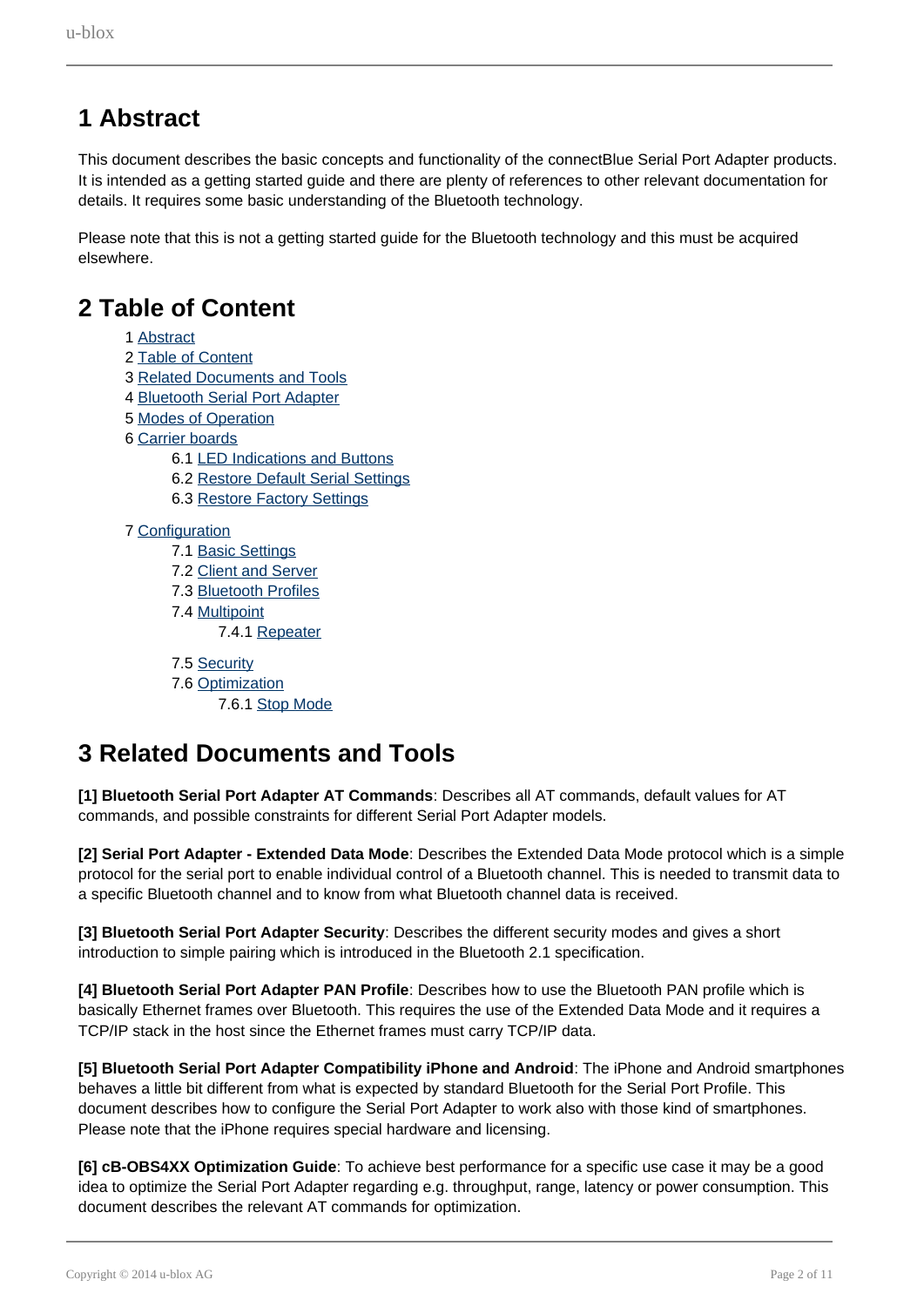**[7] Bluetooth Serial Port Adapter Toolbox - Getting Started**: Describes how to get started with the Toolbox, which is a simple-to-use tool to execute AT commands. The supported AT commands are described in [1].

**[8] connectBlue Module Standard Specification**: Describes the connectBlue Electrical and Mechanical standard interface. It is important considering the use of different type of modules (e.g. Bluetooth , Wireless LAN or ZigBee) and also when going from one generation to the next.

**[9] cB-OBS4xx Electrical Mechanical Data Sheet**: For each module there is an associated Electrical Mechanical Data Sheet describing the electrical and mechanical interface, operating status, antennas solutions, Bluetooth and regulatory information as well as some usage and connection guidelines.

**[10] cB-2138 Serial Port Adapter Toolbox**: A PC program for easy getting started and configuration of the different Serial Port Adapter modules. It supports the most commonly used AT commands. See getting started guide [7] for the toolbox.

**[11] cB-2137 Flash Loader**: A PC program to re-program all Serial Port Adapters with new firmware.

### <span id="page-2-0"></span>**4 Bluetooth Serial Port Adapter**

The Bluetooth Serial Port Adapter is a Bluetooth serial cable replacement module.



The basic functionality is to transfer data between the serial port and a Bluetooth link. It is possible to configure a module to automatically setup a connection and/or accept an incoming connection. Configuration is done using AT commands.

For a host it means that an existing serial cable can be replaced by a Bluetooth solution in many cases without the need to modify the host.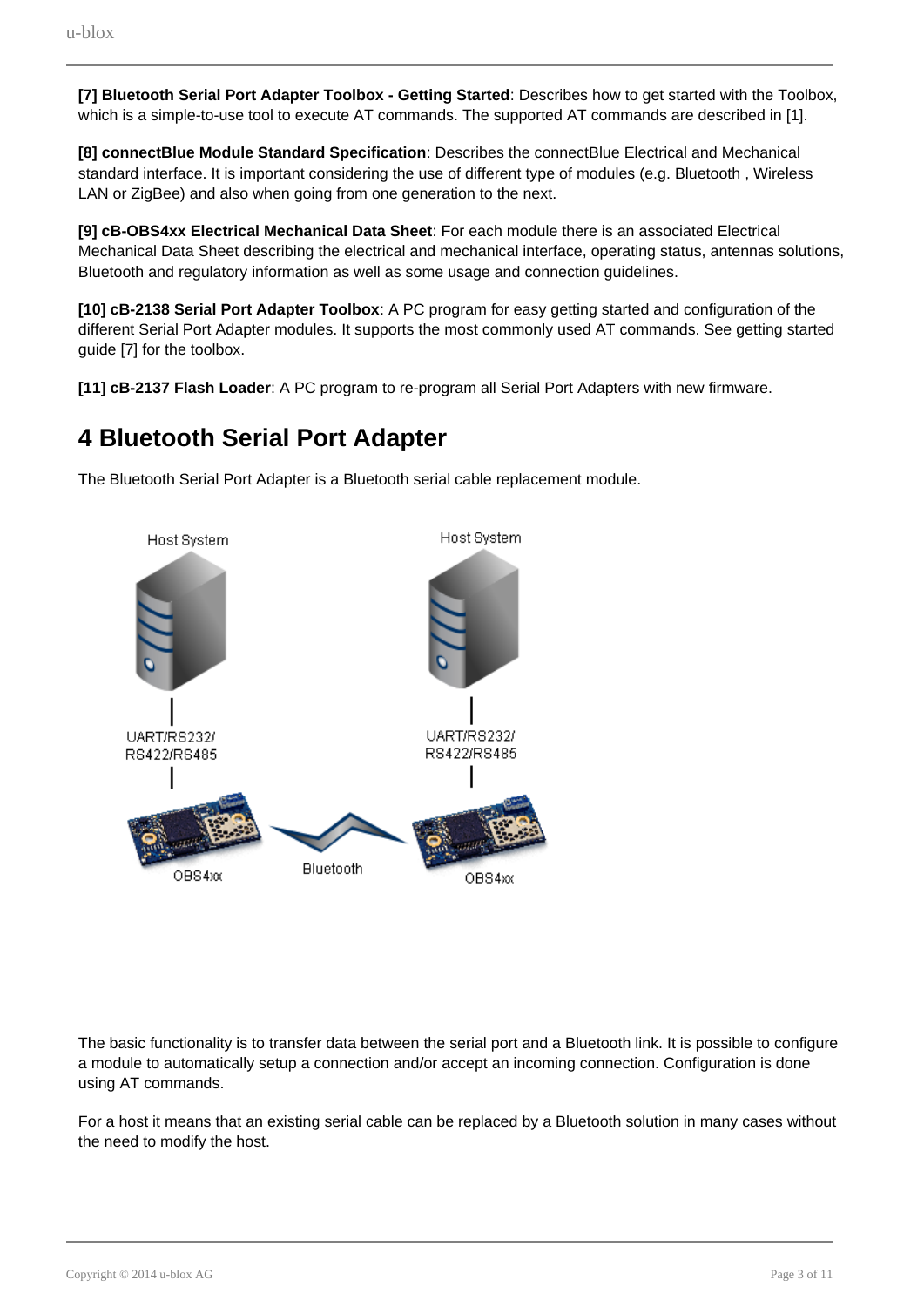## <span id="page-3-0"></span>**5 Modes of Operation**

The Serial Port Adapter can operate in three different modes; AT Mode, Data Mode and Extended Data Mode.

By default the Serial Port Adapter will enter Data Mode and it has to be configured to enter Extended Data Mode instead of Data Mode.

It enters AT mode by transmitting the escape sequence to the module. By default the escape sequence is:

- 1. Silence 1 second
- 2. ///
- 3. Silence 1 second

Please note that the /// must be sent within 200ms which means that it is difficult or impossible to enter the esca pe sequence manually using a terminal window.

The module leaves AT Mode and enters Data Mode or Extended Data Mode using the AT\*ADDM command.



In AT Mode the module is configured using AT commands. For details on available AT commands see [1]. Please note that the module does not accept incoming connections in AT mode. It is, however, possible to set up an outgoing connection using the AT\*ADCP command.

In Data Mode the module transmits data transparently between the serial port and the Bluetooth connection(s). There is no additional protocol for the serial port. Data transmitted on the serial port to the module will be transmitted, over air, to all Bluetooth connections. Data received from the Bluetooth connections may be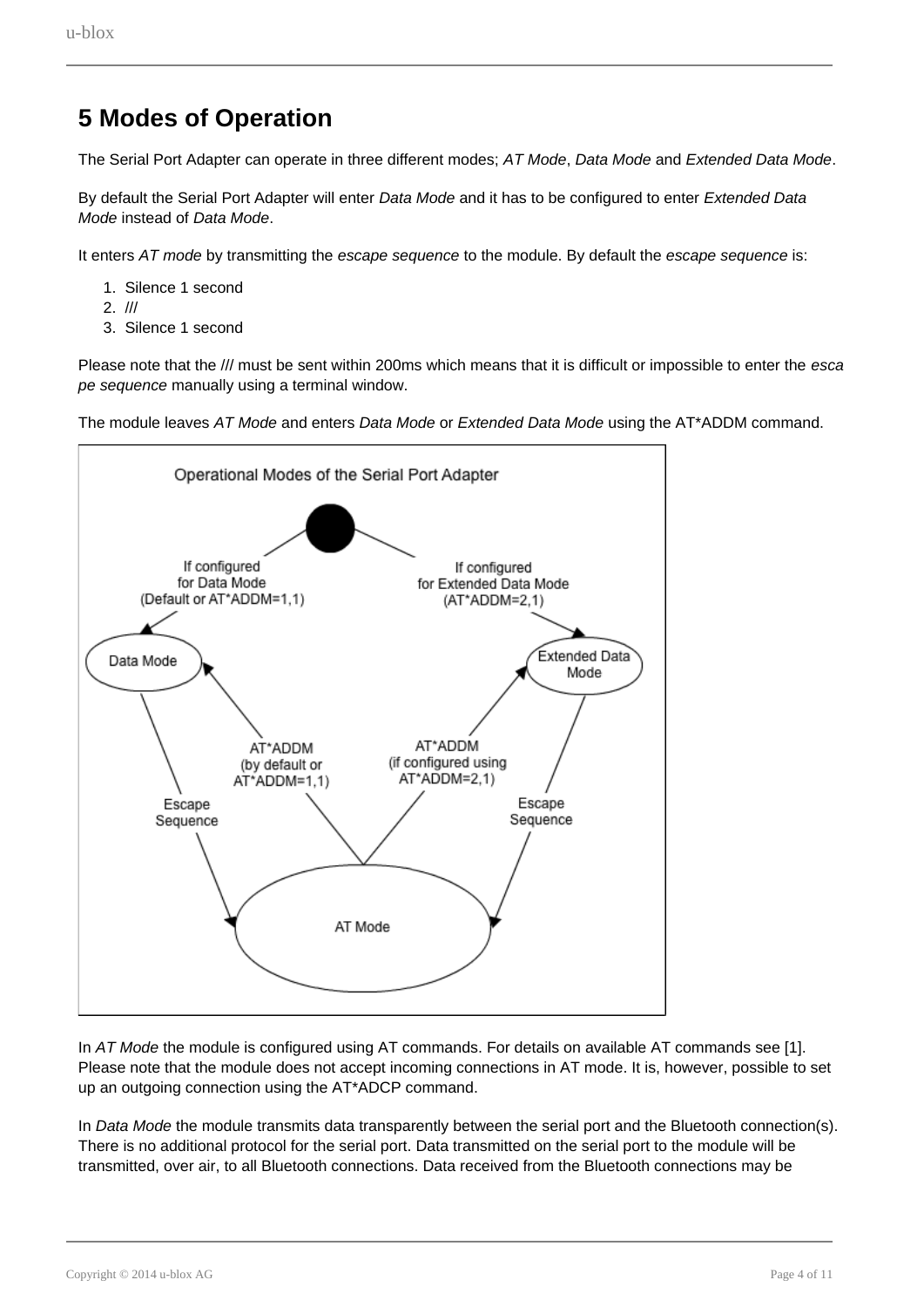interleaved upon reception and it may be difficult or impossible to figure out from what remote device data is received. This "multipoint strategy" is called Wireless Multidrop. It is suitable mainly for master/slave polled protocols such as e.g. Modbus and of course point-to-point communication.



To enable control of each individual Bluetooth connection the Extended Data Mode was introduced (see [2]). It is a simple protocol, for the serial port, which makes it possible to transmit data to one specific remote device and to know from what remote device data is received. It is also possible to execute AT commands as part of the Extended Data Mode protocol. Hence, it is not really necessary to enter AT Mode when in the Extended Data Mode. However, since it is possible to enter AT Mode from the Extended Data Mode, tools such as the Se rial Port Adapter Toolbox will still work using standard AT commands in AT Mode.



Note that, over air, there is no *Extended Data Mode* protocol data. Over air only "raw" data is transmitted in the same way as for Data Mode. Hence, it is possible for one side to be configured for Extended Data Mode and the other side standard Data Mode.

## <span id="page-4-0"></span>**6 Carrier boards**

There are carrier boards for either USB or RS232. The RS232 carrier board requires a crossed null modem cable.

#### <span id="page-4-1"></span>**6.1 LED Indications and Buttons**

There are two operational buttons and one LED.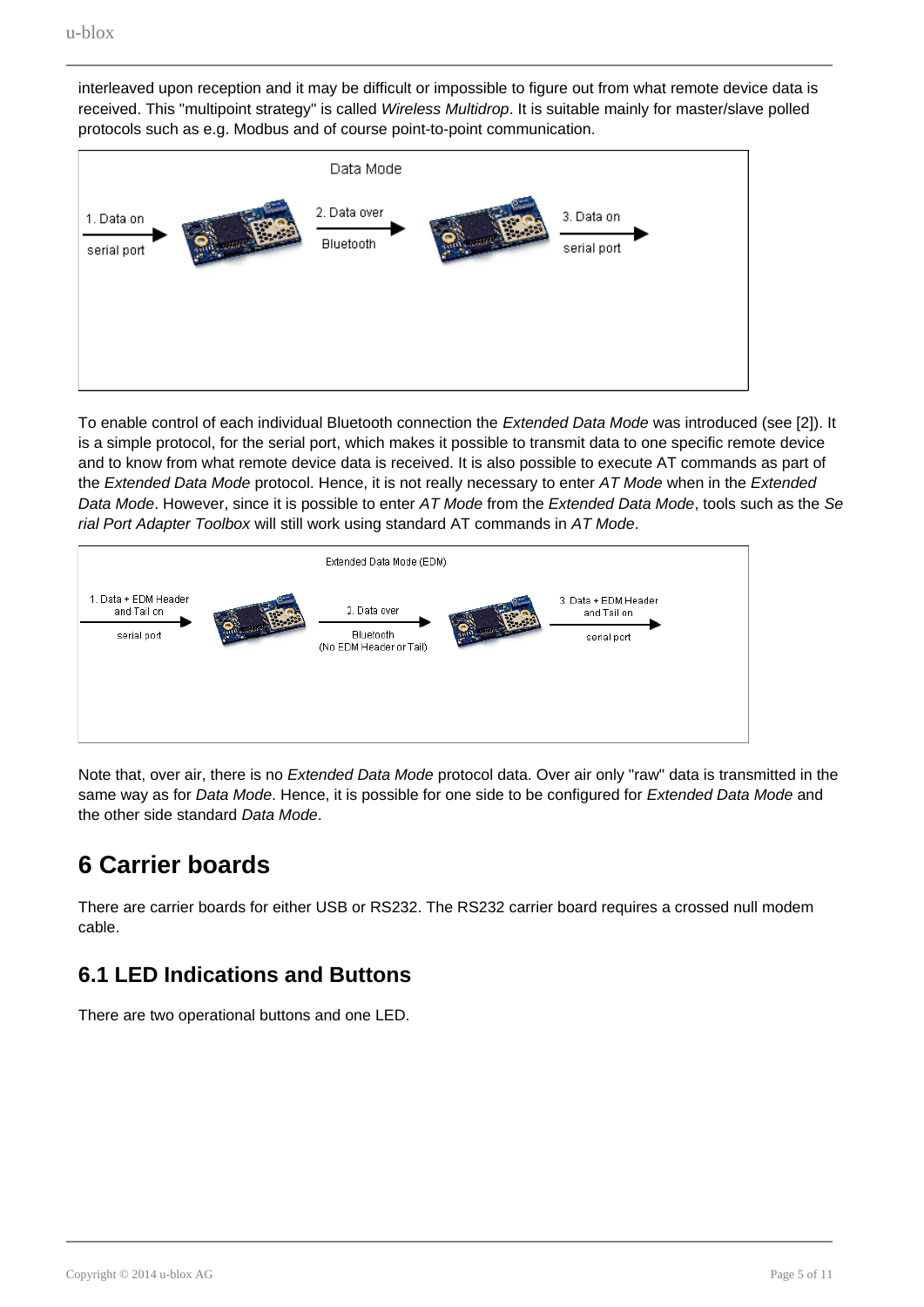

The LED indicates what mode is currently active and what activity that is currently in progress. The following color indications are used.

- Green: The current mode is Data Mode or Extended Data Mode and no connection attempt is in progress.
- Orange: The current mode is AT mode.
- Purple: A connection attempt is in progress.
- Blue: A connection is currently active.
- Blue Blinking: A connection is active and data is transmitted or received over air.
- Red Blinking: Error detected. Typically this means buffer overflow, parity or framing error detected on the UART.

Please note that the LED on the USB adapter board is a 3-colour LED which means that, on the module, it corresponds to three IO pins. On another board it may be three one-colour LEDs instead.

#### <span id="page-5-0"></span>**6.2 Restore Default Serial Settings**

If the default serial settings button is pressed during power on, the module resets the serial settings and the escape sequence to the default values.

- Default serial settings is 57.6 kbits/s, 8N1 and HW flow control.
- Default escape sequence is ///
- Default escape sequence timing is 1s silence before and after escape sequence

#### <span id="page-5-1"></span>**6.3 Restore Factory Settings**

If both the *default serial settings* and the *external connect* button is pressed during power on, the factory settings are restored.

This can also be achieved by the AT&F command followed by power off/on.

### <span id="page-5-2"></span>**7 Configuration**

Using AT commands (see [1]), the module can be configured according to the specific customer requirements. The easiest way to get started is to use the Toolbox (see [7], [10]), which is a graphical user interface for sending AT-commands. The Toolbox allows for easy configuration with the most common AT commands.

#### <span id="page-5-3"></span>**7.1 Basic Settings**

There are some basic commands for controlling the general Bluetooth behavior of the module.

• Connectable (AT\*AGCM): Shall other devices be able to connect to the module? This does not affect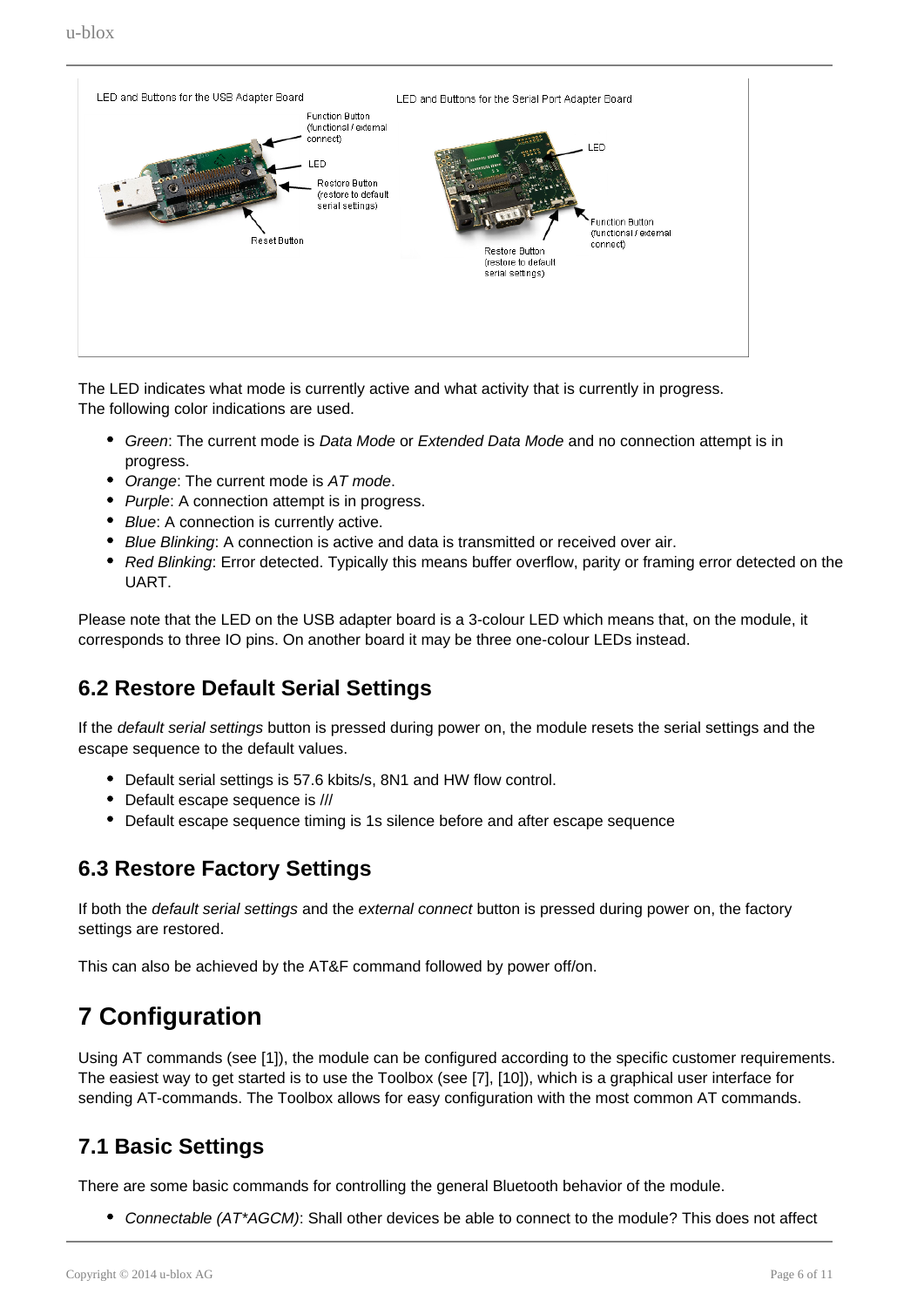outgoing connections.

- Discoverable (AT\*AGDM): Shall the module be visible to remote devices making inquires?
- Pairable (AT\*AGPM): Shall another device be able to pair (authenticate) with the module?
- **Bluetooth name (AT\*AGLN): The name found by remote devices making inquires.**
- Class of device (AT\*AGLC): Classification of what kind of device the module is. There are standard settings according to the Bluetooth specification.

If a module has been configured to connect or accept an incoming connection to/from a remote device and if pairing is done (needed only once), it may be a good idea to disable both *discoverable* and *pairable* for security reasons.

### <span id="page-6-0"></span>**7.2 Client and Server**

A client will initiate a Bluetooth connection and the server will accept an incoming connection.



The client and server role is often mistaken for master and slave role. The master/slave role is defined at a lower level (master polls slave at radio level) and has nothing to do with client and server. By default the client will become master and the server will become slave. However, a master/slave switch during or after connection set-up will change this. The master/slave role needs only be considered for the multipoint case (see Multipoint section).

To configure a client to automatically set-up a connection to a server, the correct Bluetooth profile must be configured and the remote peer must be configured. The Bluetooth profile controls what type of connection that is requested (See Bluetooth Profiles section) and the remote peer defines what server the client shall connect to.

- Client Profile (AT\*ADDCP): The client profile must match the server profile.
- Number of remote peers (AT\*ADNRP): Number of remote peers can be selected from 1 (point-to-point) to 7.
- Remote Peer (AT\*ADRDRP/AT\*ADWDRP): Configures what server to connect to and when to initiate the connection. The first remote peer has the peer id 0. The second remote peer has the peer id 1 and so on.

To configure the server, only the Bluetooth profile needs to be considered and a module is by default configured as a Serial Port Profile (SPP) server.

• Server Profile (AT\*ADDSP): Will only accept incoming connection attempts for the configured server profile. Some profiles can be configured in parallel.

For more than one connection see also the Multipoint section.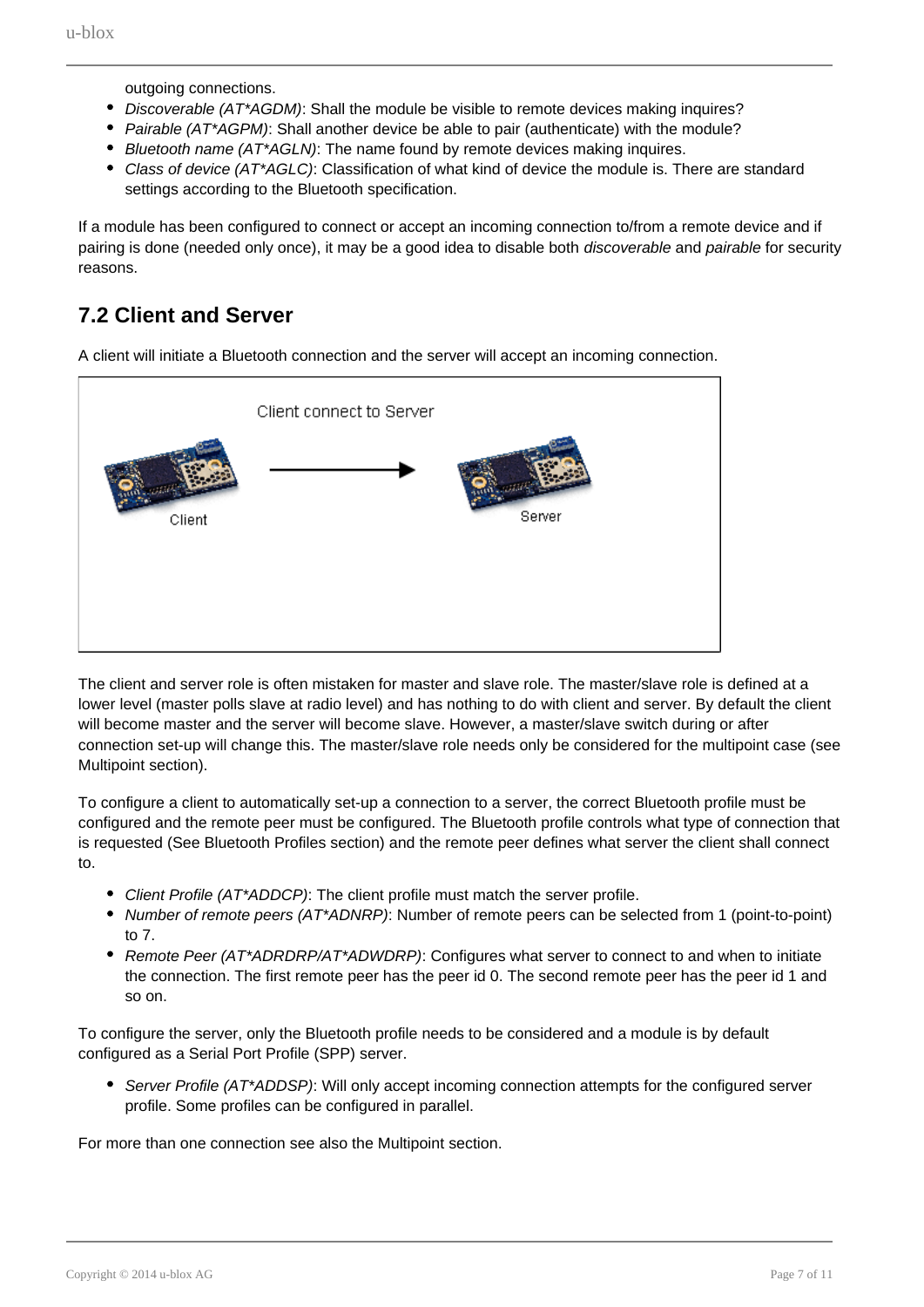### <span id="page-7-0"></span>**7.3 Bluetooth Profiles**

The Bluetooth profiles used by the client and server defines what type of connection that is accepted.

- Serial Port Profile (SPP): Serial cable emulation profile to replace existing serial cables.
- Dial-Up Network (DUN): Modem emulation typically used by a Bluetooth device to access the Internet via a mobile phone. It requires the host to have its own TCP/IP stack.
- Personal Area Network (PAN): Ethernet frames over Bluetooth. Since the Ethernet frames must contain TCP/IP data, the host must have its own TCP/IP stack. See [4] for details. In some new mobile phones PAN replaces the DUN profile to access the Internet via the mobile phone. Use PAN-PANU if the device is considered to be an end-point and PAN-NAP if the device is connected to another network (e.g. Internet connection). Typically, a mobile phone implements the PAN-NAP profile and the remote device connecting to the phone implements the PAN-PANU. For a module to support the PAN profile, the Exten ded Data Mode must also be configured.

The client profile must match the server profile for a connection to be accepted.

Please note that there are some special requirements to make the SPP profile work for iPhone and Android smartphones (see [5]):

#### <span id="page-7-1"></span>**7.4 Multipoint**

It is possible to configure a module to support up to 7 parallel Bluetooth connections.

The AT\*ADWM command is used to enable/disable multipoint. Best is to enable multipoint for the exact number of channels supported. For example, if a module shall be configured to support two parallel channels use the command AT\*ADWM=2,0,1 instead of just enabling the maximum number of connections.

In Data Mode, data is transmitted, over air, to all connected devices and data received from the remote devices is interleaved.



In Extended Data Mode it is possible to transmit data to a specific remote device and to know from which remote device data is received.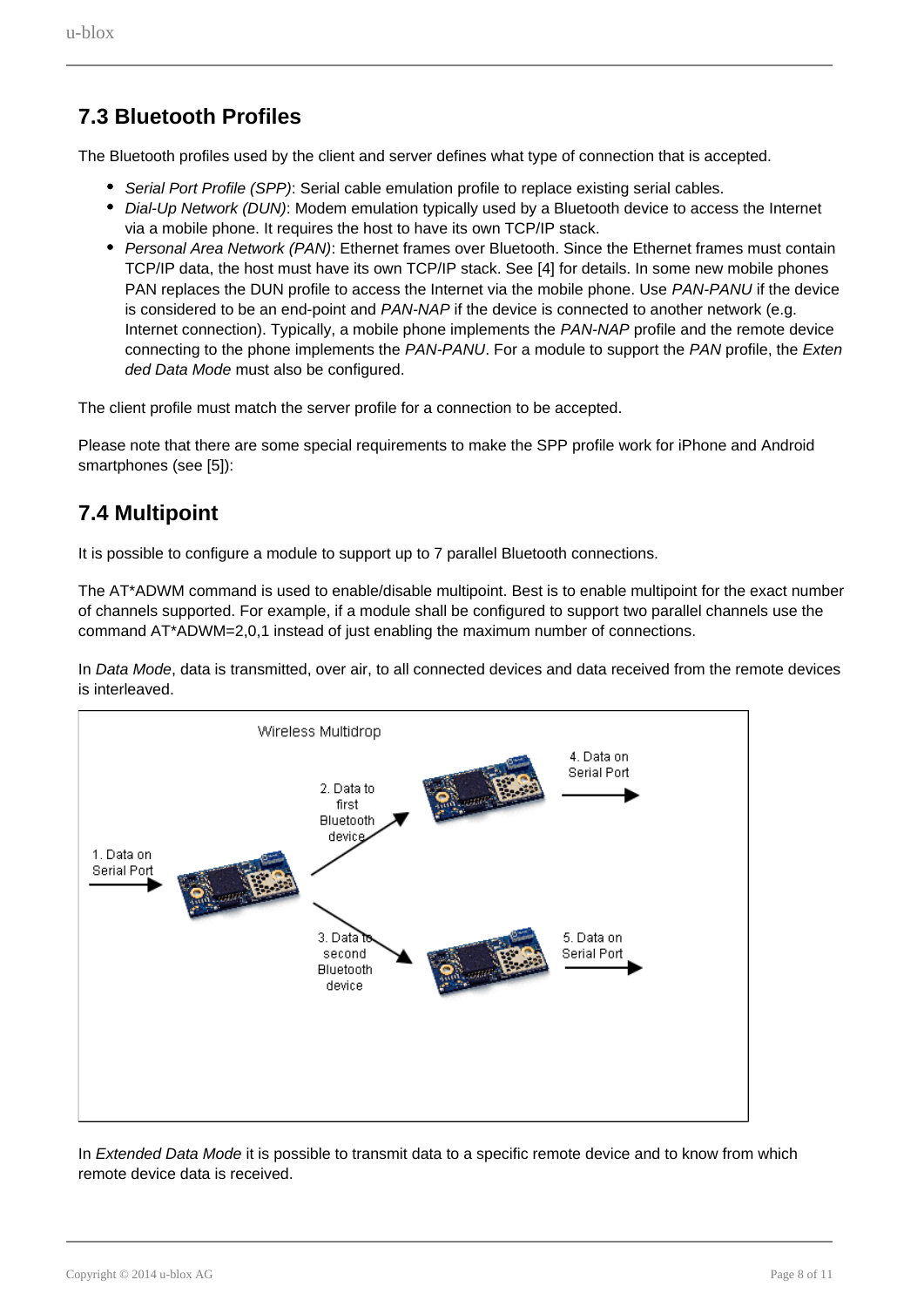

For the multipoint case it is important to consider the master/slave role (which is not the same as client/server). If a device has multiple Bluetooth connections active and if the device is master for all the connections, this is a piconet. If the device is master for all of the connections expect one where it is the slave this is called a scatternet. Performance for a piconet is better and more robust than for a scatternet. Also, for a scatternet only 6 parallel channels can be achieved.

By default the client becomes the master and the server becomes the slave. If a server wants to support multiple channels and it wants to have a piconet for best performance, the server must request a master/slave switch for every incoming connection. The AT\*AGMSP command can set the *always master* configuration, which requests a master/slave switch for every incoming (not outgoing) connection.

#### **7.4.1 Repeater**



<span id="page-8-0"></span>Using the AT\*ADWM command it is also possible to configure the serial port adapter to work as a repeater.

The *auto forward* parameter enables the repeater functionality. Of course this is only useful for the multipoint case since it requires at least two parallel Bluetooth connections. If enabled, data received from one Bluetooth channel is transmitted to all other Bluetooth channels. Data transmission over the serial port is disabled and it can only be used to enter the AT Mode and then execute AT commands.

A repeater cannot be configured to use extended data mode.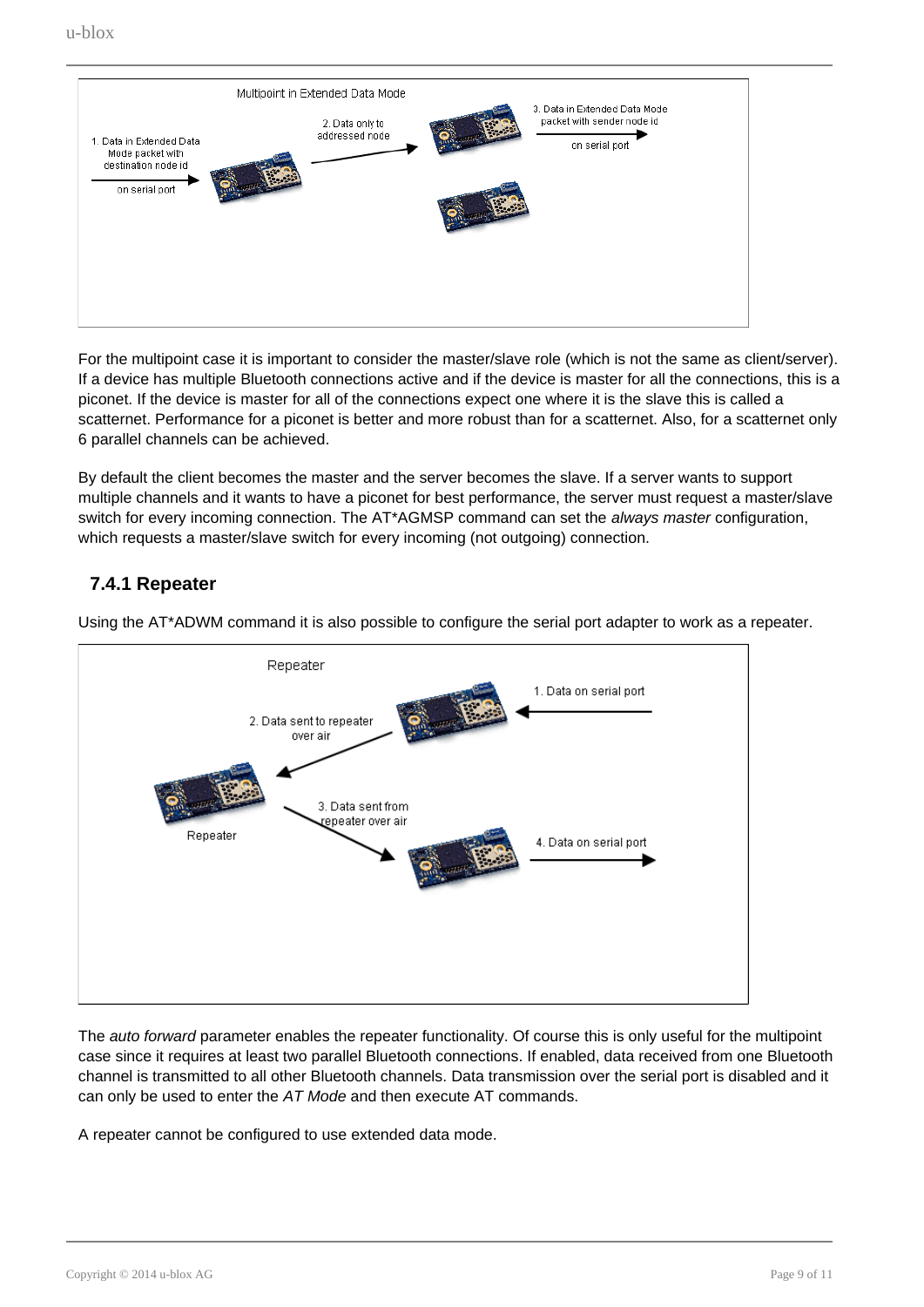### <span id="page-9-0"></span>**7.5 Security**

With the introduction of Simple Pairing in Bluetooth 2.1, security became quite complex. Especially considering it must still work between a Bluetooth 2.0 and a Bluetooth 2.1 device.

It is recommended to start with security mode 1 (AT\*AGSM=1,1), which is Bluetooth 2.0 security disabled and Bluetooth 2.1 auto accept security for getting started. However, when finalizing the product, security must be analyzed and a more secure solution may be appropriate. See [3] for details.

### <span id="page-9-1"></span>**7.6 Optimization**

For some use cases it may be a good idea to optimize performance according to the specific requirements. Maybe the default behavior is not the optimal setup for your application.

Optimization is typically made regarding:

- High throughput
- Long range
- Fast connections
- Short latency
- Low power consumption

Normally, optimizing for one aspect decreases performance for another. To get a high maximum throughput, large data packets without forward error correction is good (lots of data in every packet). However, this will decrease the maximum range. For good range it is better to have short packets with forward error correction, which means the maximum throughput is decreased. To get short latency, it is better for the master to poll the slave often, which increases power consumption.

See [6] for details.

#### **7.6.1 Stop Mode**

<span id="page-9-2"></span>The Serial Port Adapter is optimized to consume as little power as possible. However, the deepest power save mode, called stop mode, is not turned on by default. Instead an AT command (AT\*AMPM) is available to allow the host system to turn on the stop mode feature.

When the Serial Port Adapter is in stop mode:

- It can accept incoming connections over Bluetooth.
- The host system cannot send data to the Serial Port Adapter.
- The Serial Port Adapter will send data received over air to the host

The Serial Port Adapter will only enter stop mode if:

- The stop mode feature has been turned on using the AT\*AMPM command
- The DSR pin on the Serial Port Adapter is not active.
- If the always connected feature has not been turned on using the AT\*ADDRP command.

The Serial Port Adapter will exit stop mode if:

• The host system moves the DSR pin from non-active to active.

#### **Note: The Serial Port Adapter needs 10 ms to leave stop mode. As a consequence the host system must not send data to the Serial Port Adapter until 10 ms after the host system has activated the DSR pin.**

For a client module that does not need to be visible it is a good idea to disable both connectable (AT\*AGCM)